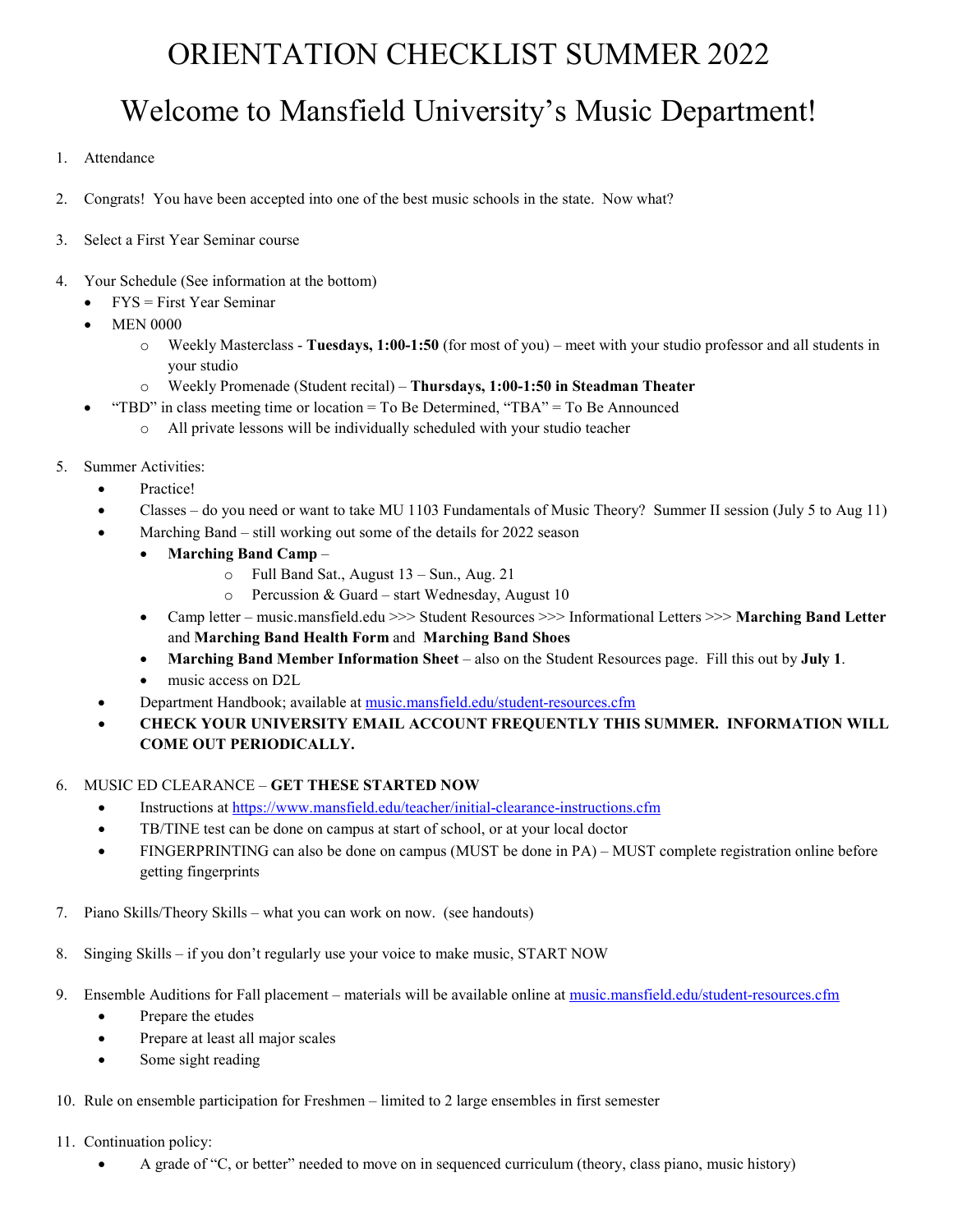- A grade of "C, or better" needed for a music course to count towards a music degree
- 12. Top Ten Tips for Success
	- **Go to class**
	- **Be engaged**
	- **Turn in assignments on time and take all exams and quizzes**
	- Practice every day on your primary instrument
	- Practice every day on secondary instruments at least 15 minutes per instrument
	- Sit in the front of class and look interested
	- Take notes (by hand) and type them up every night!
	- Take advantage of every opportunity (concerts, guest artists, special sessions, tutors, office hours)
	- Be inquisitive
	- Take/Learn from the best in others
- 13. Your class schedule versus your daily schedule.
- 14. If you have questions regarding your schedule, please contact me.

## SCHEDULE INFORMATION FOR **FRESHMEN** BY DEGREE:

#### **ALL MUSIC FRESHMEN**

- **MEN 0000 RECITAL ATTENDANCE (0 CR)**
- **MU 2211 BASIC MUSIC I (3 CR)**
- **MAP 1121 PIANO CLASS I** (unless you have auditioned into a higher level of Piano Class) (1 CR)
- **MEN 33XX** (at least ONE large ensemble) **(1 CR)**
	- o MEN 3300 CONCERT CHOIR (audition)
	- o MEN 3301 FESTIVAL CHORUS
	- o MEN 3330 CONCERT WIND ENSEMBLE (audition)
	- o MEN 3331 MOUNTIE MARCHING BAND (fall semester only)
	- o MEN 3332 SYMPHONIC BAND (spring semester only)
	- o MEN 3335 CONCERT JAZZ BAND (audition)
	- MEN 3350 ORCHESTRA (audition)
- **FYS XXXX FIRST YEAR SEMINAR (3 CR)**

## **ALL VOICE FRESHMEN**

## • **MU 3352 DICTION I FOR SINGERS (2 CR)**

**MUSIC EDUCATION** (17 credits for instrumental track; 18 credits for vocal track)

- **MAP 33XX INSTRUMENT NAME** (applied music lessons) **(2 CR)**
- **MU 1100 FOUNDATIONS OF MUSIC EDUCATION (3 CR)**
- **MAP 1101 VOICE CLASS** (instrumental-track students only) **(1 CR)**
- **MATH, ENGLISH COMPOSITION, or ENGLISH LITERATURE GEN ED (3 CR)**

**MUSIC PERFORMANCE** (17 credits for vocal track; 15-18 credits for instrumental track)

- **MAP 44XX INSTRUMENT NAME** (applied music lessons) **(4 CR)**
- **GEN ED (3 CR)**
- **GEN ED (3 CR)** optional for instrumental track

**MUSIC BUSINESS** (16 for instrumental track; 15-18 for vocal track)

- **MAP 33XX INSTRUMENT NAME** (applied music lessons) **(2 CR)**
- **GEN ED (3 CR)**
- **GEN ED (3 CR)** optional for vocal track

**MUSIC TECHNOLOGY** (15 credits for instrumental track; 17 credits for vocal track)